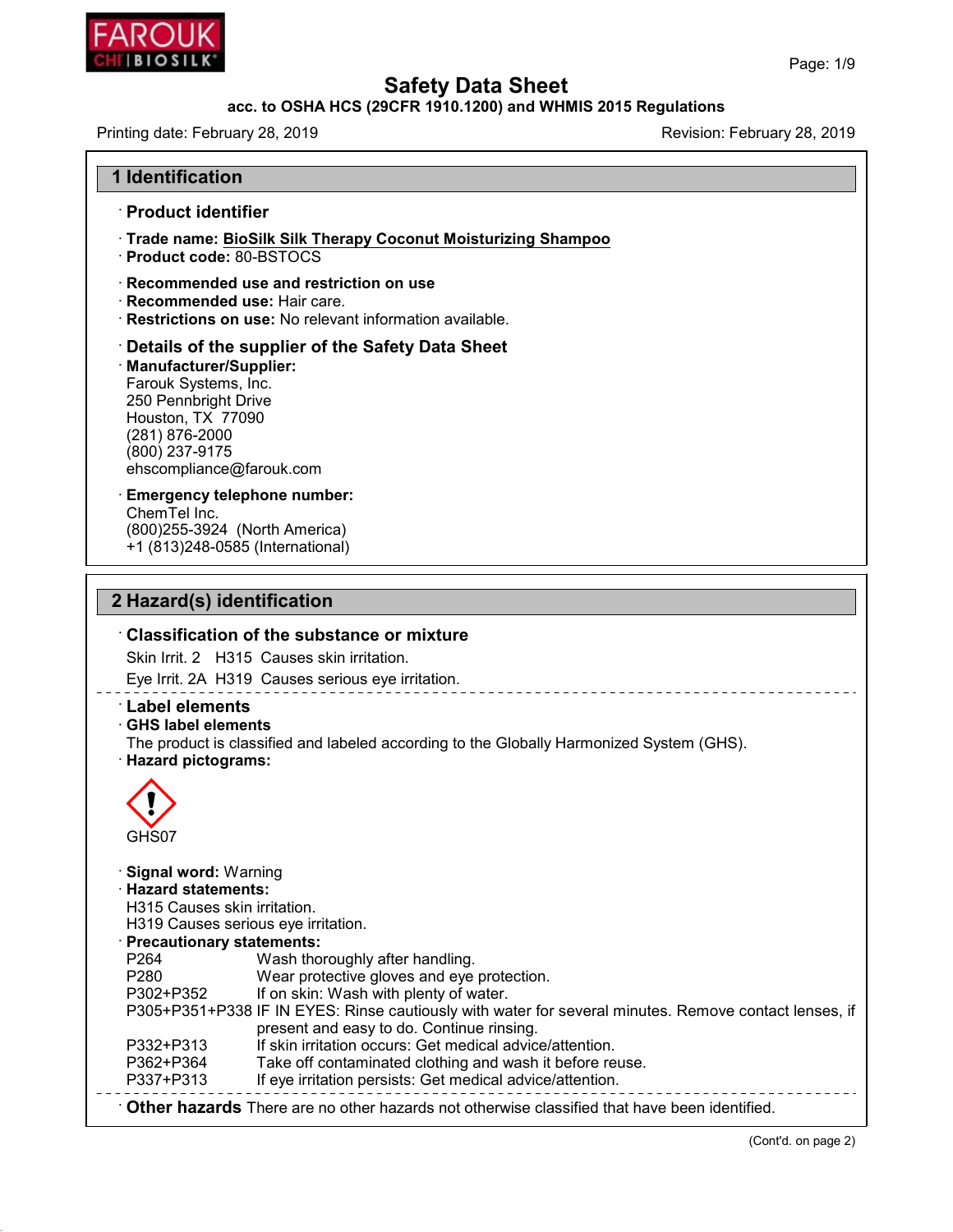

#### **acc. to OSHA HCS (29CFR 1910.1200) and WHMIS 2015 Regulations**

Printing date: February 28, 2019 **Printing date: February 28, 2019** Revision: February 28, 2019

#### **Trade name: BioSilk Silk Therapy Coconut Moisturizing Shampoo**

(Cont'd. of page 1)

| <b>Components:</b> |                                                                                                                                                                                           |                  |
|--------------------|-------------------------------------------------------------------------------------------------------------------------------------------------------------------------------------------|------------------|
|                    | 61789-40-0   1-Propanaminium, 3-amino-N-(carboxymethyl)-N,N-dimethyl-, N-coco acyl derivs.,                                                                                               | $5 - 10%$        |
|                    | hydroxides, inner salts                                                                                                                                                                   |                  |
|                    | Skin Irrit. 2, H315; Eye Irrit. 2A, H319                                                                                                                                                  |                  |
|                    | 68439-57-6 Sulfonic acids, C14-16-alkane hydroxy and C14-16-alkene, sodium salts                                                                                                          | $\overline{5\%}$ |
|                    | $\ddot{\odot}$ Eye Dam. 1, H318<br><b>i</b> Skin Irrit. 2, H315                                                                                                                           |                  |
|                    | 56-81-5 Glycerol                                                                                                                                                                          | $5\%$            |
|                    | 68139-30-0   1-Propanaminium, N-(3-aminopropyl)-2-hydroxy-N,N-dimethyl-3-sulfo-, N-coco acyl<br>derivatives., hydroxides, inner salts<br>$\overline{\langle \rangle}$ Eye Irrit. 2A, H319 | 2.5%             |
|                    | 137-16-6 sodium N-lauroylsarcosinate                                                                                                                                                      | 2.5%             |
|                    | Acute Tox. 2, H330<br>ies Eye Dam. 1, H318<br>$\diamondsuit$ Skin Irrit. 2, H315                                                                                                          |                  |
|                    | 68650-39-5   Imidazolium compounds, 1-[2-(carboxymethoxy)ethyl]-1-(carboxymethyl)-4,5-<br>dihydro-2-norcoco alkyl, hydroxides, sodium salts                                               | 2.5%             |
|                    | $\overline{\textcolor{blue}{\bigcirc}}$ Eye Dam. 1, H318<br><b>i</b> Skin Irrit. 2, H315                                                                                                  |                  |
|                    | 81859-24-7 Cellulose 2-hydroxyethyl 2-[2-hydroxy-3- Cellulose, 2-hydroxyethyl 2-[2-hydroxy-3-<br>(trimethylammonio)propoxy]ethyl 2-hydroxy-3-(trimethylammonio)propyl ether,<br>chloride  | $1\%$            |
|                    | 120-51-4 Benzyl benzoate<br>Acute Tox. 4, H302                                                                                                                                            | $1\%$            |

# **4 First-aid measures**

· **Description of first aid measures** · **After inhalation:** Supply fresh air; consult doctor in case of complaints.

#### · **After skin contact:**

Product is manufactured for topical use. If irritation occurs, discontinue use and wash affected area with soap and water.

Seek medical treatment in case of complaints.

- · **After eye contact:**
- Remove contact lenses if worn.

Rinse opened eye for several minutes under running water. If symptoms persist, consult a doctor.

· **After swallowing:**

48.0

Rinse out mouth and then drink plenty of water.

Do not induce vomiting; immediately call for medical help.

· **Most important symptoms and effects, both acute and delayed:**

Gastric or intestinal disorders when ingested.

Irritating to eyes and skin.

· **Indication of any immediate medical attention and special treatment needed:** Treat symptomatically.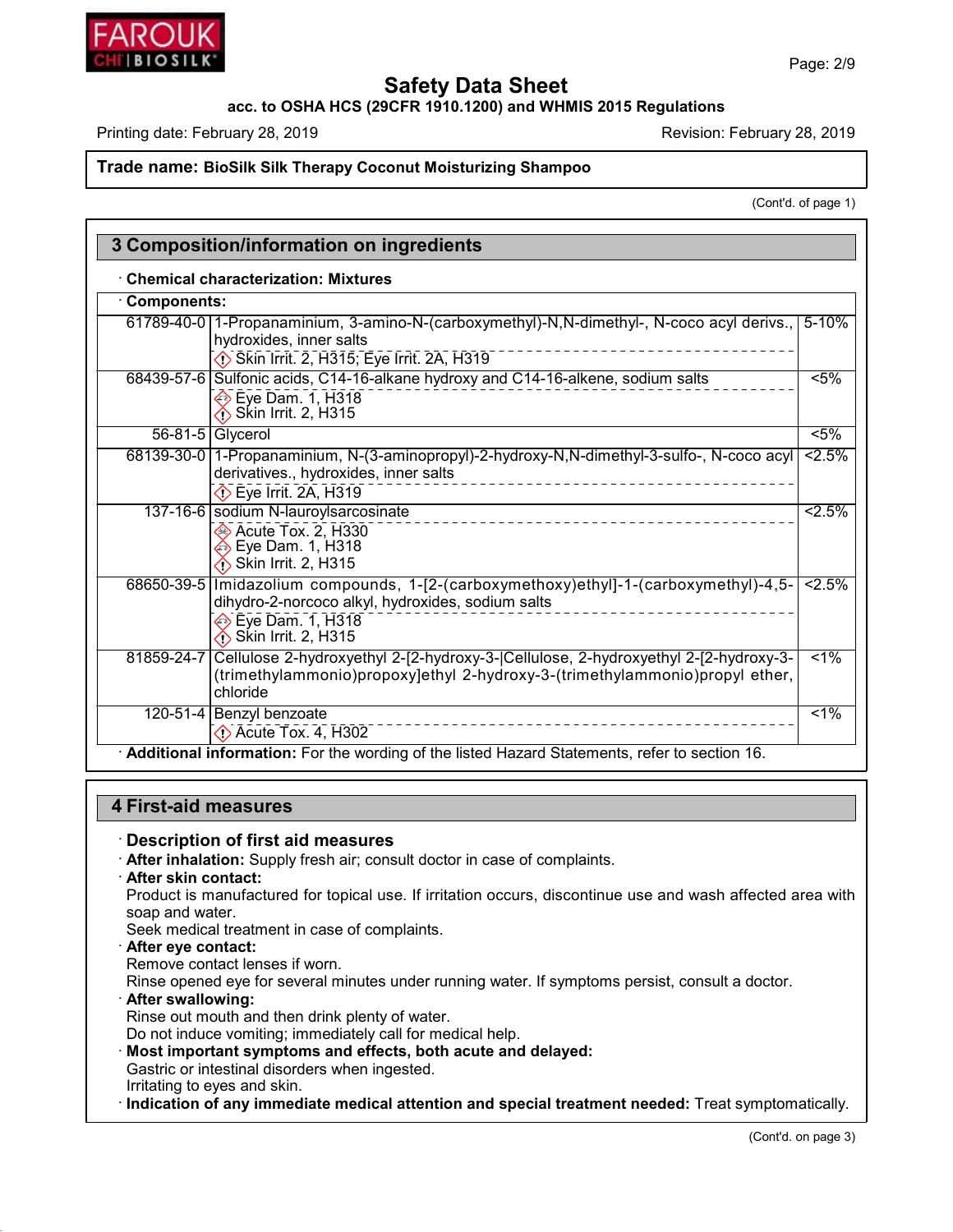

#### **acc. to OSHA HCS (29CFR 1910.1200) and WHMIS 2015 Regulations**

Printing date: February 28, 2019 **Printing date: February 28, 2019** Revision: February 28, 2019

**Trade name: BioSilk Silk Therapy Coconut Moisturizing Shampoo**

(Cont'd. of page 2)

# **5 Fire-fighting measures**

#### · **Extinguishing media**

#### · **Suitable extinguishing agents:**

The product is not flammable.

Use fire fighting measures that suit the environment.

· **For safety reasons unsuitable extinguishing agents:** None.

· **Special hazards arising from the substance or mixture**

Formation of toxic gases is possible during heating or in case of fire.

- · **Advice for firefighters**
- · **Protective equipment:**

Wear self-contained respiratory protective device.

Wear fully protective suit.

# **6 Accidental release measures**

· **Personal precautions, protective equipment and emergency procedures** Ensure adequate ventilation.

Particular danger of slipping on leaked/spilled product.

· **Environmental precautions**

Do not allow undiluted product or large quantities of it to reach ground water, water course or sewage system.

Avoid release to the environment.

#### · **Methods and material for containment and cleaning up**

Wipe up small spills with paper towel and discard.

For larger spills, add sawdust, chalk or other inert binding material, then sweep up and discard. Send for recovery or disposal in suitable receptacles.

#### · **Reference to other sections**

See Section 7 for information on safe handling.

See Section 8 for information on personal protection equipment.

See Section 13 for disposal information.

# **7 Handling and storage**

#### · **Handling**

48.0

· **Precautions for safe handling:** Keep out of reach of children.

- · **Conditions for safe storage, including any incompatibilities**
- · **Requirements to be met by storerooms and receptacles:**

Keep containers tightly sealed. Store at 41-95 °F / 5-30 °C.

· **Information about storage in one common storage facility:** Store away from foodstuffs.

· **Specific end use(s)** No relevant information available.

# **8 Exposure controls/personal protection**

· **Control parameters**

(Cont'd. on page 4)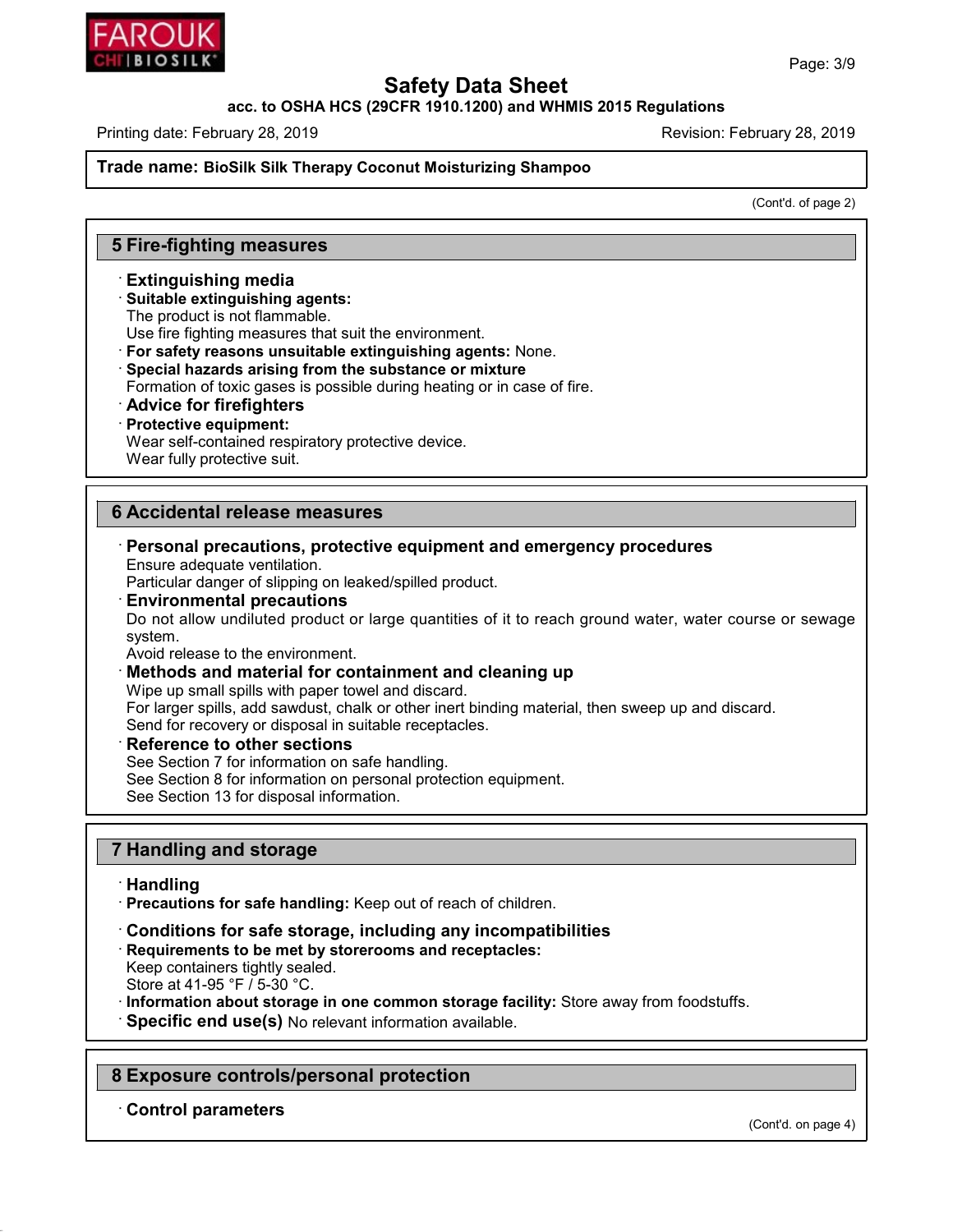

48.0

# **Safety Data Sheet**

**acc. to OSHA HCS (29CFR 1910.1200) and WHMIS 2015 Regulations**

Printing date: February 28, 2019 **Printing date: February 28, 2019** Revision: February 28, 2019

# **Trade name: BioSilk Silk Therapy Coconut Moisturizing Shampoo**

|                                                             | (Cont'd. of page 3)                                                                                                                                                                                                                                                                                                                                                                                                                                                                                                                                                                                                                                                                                                                                                                                                                                                                          |
|-------------------------------------------------------------|----------------------------------------------------------------------------------------------------------------------------------------------------------------------------------------------------------------------------------------------------------------------------------------------------------------------------------------------------------------------------------------------------------------------------------------------------------------------------------------------------------------------------------------------------------------------------------------------------------------------------------------------------------------------------------------------------------------------------------------------------------------------------------------------------------------------------------------------------------------------------------------------|
|                                                             | Components with limit values that require monitoring at the workplace:                                                                                                                                                                                                                                                                                                                                                                                                                                                                                                                                                                                                                                                                                                                                                                                                                       |
| 56-81-5 Glycerol                                            |                                                                                                                                                                                                                                                                                                                                                                                                                                                                                                                                                                                                                                                                                                                                                                                                                                                                                              |
| PEL (USA)                                                   | Long-term value: 15* 5** mg/m <sup>3</sup><br>mist; *total dust **respirable fraction                                                                                                                                                                                                                                                                                                                                                                                                                                                                                                                                                                                                                                                                                                                                                                                                        |
| TLV (USA)                                                   | TLV withdrawn-insufficient data human occup. exp.                                                                                                                                                                                                                                                                                                                                                                                                                                                                                                                                                                                                                                                                                                                                                                                                                                            |
| EL (Canada)                                                 | Long-term value: 10* 3** mg/m <sup>3</sup><br>*mist; **mist, respirable                                                                                                                                                                                                                                                                                                                                                                                                                                                                                                                                                                                                                                                                                                                                                                                                                      |
| EV (Canada)                                                 | Long-term value: 10 mg/m <sup>3</sup>                                                                                                                                                                                                                                                                                                                                                                                                                                                                                                                                                                                                                                                                                                                                                                                                                                                        |
|                                                             | LMPE (Mexico) Long-term value: 10 mg/m <sup>3</sup>                                                                                                                                                                                                                                                                                                                                                                                                                                                                                                                                                                                                                                                                                                                                                                                                                                          |
| Avoid contact with the eyes.<br><b>Protection of hands:</b> | The usual precautionary measures for handling chemicals should be followed.<br>Keep away from foodstuffs, beverages and feed.<br>Immediately remove all soiled and contaminated clothing.<br>Wash hands before breaks and at the end of work.<br>Engineering controls: Provide adequate ventilation.<br>Breathing equipment: Not required under normal conditions of use.<br>Not required under normal conditions of use.<br>Wear protective gloves to handle contents of damaged or leaking units.<br>Gloves are advised for repeated or prolonged contact.<br>Eye protection: Follow relevant national guidelines concerning the use of protective eyewear.<br>Body protection: Protection may be required for spills.<br>Limitation and supervision of exposure into the environment<br>No relevant information available.<br>Risk management measures No relevant information available. |
|                                                             | 9 Physical and chemical properties                                                                                                                                                                                                                                                                                                                                                                                                                                                                                                                                                                                                                                                                                                                                                                                                                                                           |
|                                                             |                                                                                                                                                                                                                                                                                                                                                                                                                                                                                                                                                                                                                                                                                                                                                                                                                                                                                              |
| Appearance:                                                 | Information on basic physical and chemical properties                                                                                                                                                                                                                                                                                                                                                                                                                                                                                                                                                                                                                                                                                                                                                                                                                                        |
| $F_{\alpha r m}$                                            | <i>Miscous liquid</i>                                                                                                                                                                                                                                                                                                                                                                                                                                                                                                                                                                                                                                                                                                                                                                                                                                                                        |

| Form:<br>Color:<br>· Odor:<br>Odor threshold:                                         | Viscous liquid.<br>According to product specification<br>Pleasant<br>Not determined. |  |
|---------------------------------------------------------------------------------------|--------------------------------------------------------------------------------------|--|
| $\cdot$ pH-value:<br>· Melting point/Melting range:<br>· Boiling point/Boiling range: | Not determined.<br>Not determined.<br>Not determined.                                |  |
| · Flash point:                                                                        | Not applicable.                                                                      |  |
| · Flammability (solid, gaseous):                                                      | Not applicable.                                                                      |  |
| · Auto-ignition temperature:                                                          | Not determined.                                                                      |  |
|                                                                                       | (Cont'd. on page 5)                                                                  |  |

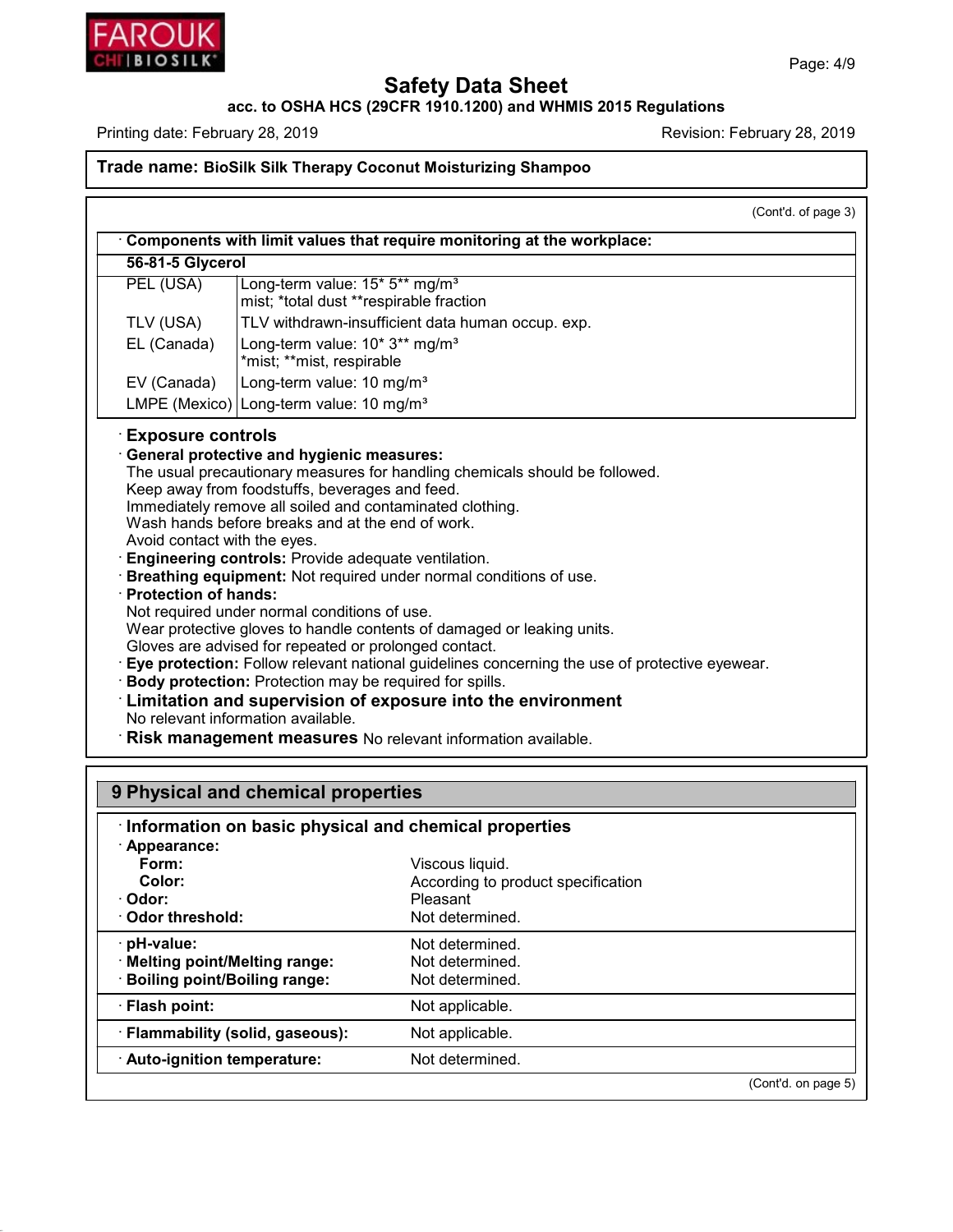

**acc. to OSHA HCS (29CFR 1910.1200) and WHMIS 2015 Regulations**

Printing date: February 28, 2019 **Printing date: February 28, 2019** Revision: February 28, 2019

#### **Trade name: BioSilk Silk Therapy Coconut Moisturizing Shampoo**

|                                                            | (Cont'd. of page 4)                           |
|------------------------------------------------------------|-----------------------------------------------|
| <b>Decomposition temperature:</b>                          | Not determined.                               |
| Danger of explosion:                                       | Product does not present an explosion hazard. |
| <b>Explosion limits</b>                                    |                                               |
| Lower:                                                     | Not determined.                               |
| Upper:                                                     | Not determined.                               |
| <b>Oxidizing properties:</b>                               | Non-oxidizing.                                |
| · Vapor pressure:                                          | Not determined.                               |
| · Density:                                                 |                                               |
| <b>Relative density:</b>                                   | Not determined.                               |
| Vapor density:                                             | Not determined.                               |
| <b>Evaporation rate:</b>                                   | Not determined.                               |
| · Solubility in / Miscibility with                         |                                               |
| Water:                                                     | Fully miscible.                               |
| · Partition coefficient (n-octanol/water): Not determined. |                                               |
| $\cdot$ Viscosity                                          |                                               |
| Dynamic:                                                   | Not determined.                               |
| Kinematic:                                                 | Not determined.                               |
| <b>Other information</b>                                   | No relevant information available.            |

# **10 Stability and reactivity**

· **Reactivity:** No relevant information available.

· **Chemical stability:** Stable under normal temperatures and pressures.

· **Thermal decomposition / conditions to be avoided:**

No decomposition if used and stored according to specifications.

# · **Possibility of hazardous reactions**

Reacts with strong acids and oxidizing agents.

Toxic fumes may be released if heated above the decomposition point.

- · **Conditions to avoid** Excessive heat.
- · **Incompatible materials** No relevant information available.

#### · **Hazardous decomposition products**

Under fire conditions only: Carbon monoxide and carbon dioxide

Nitrogen oxides

Sulfur oxides (SOx)

48.0

# **11 Toxicological information**

# · **Information on toxicological effects**

· **Acute toxicity:** Based on available data, the classification criteria are not met.

· **LD/LC50 values that are relevant for classification:**

# **137-16-6 sodium N-lauroylsarcosinate**

(Cont'd. on page 6)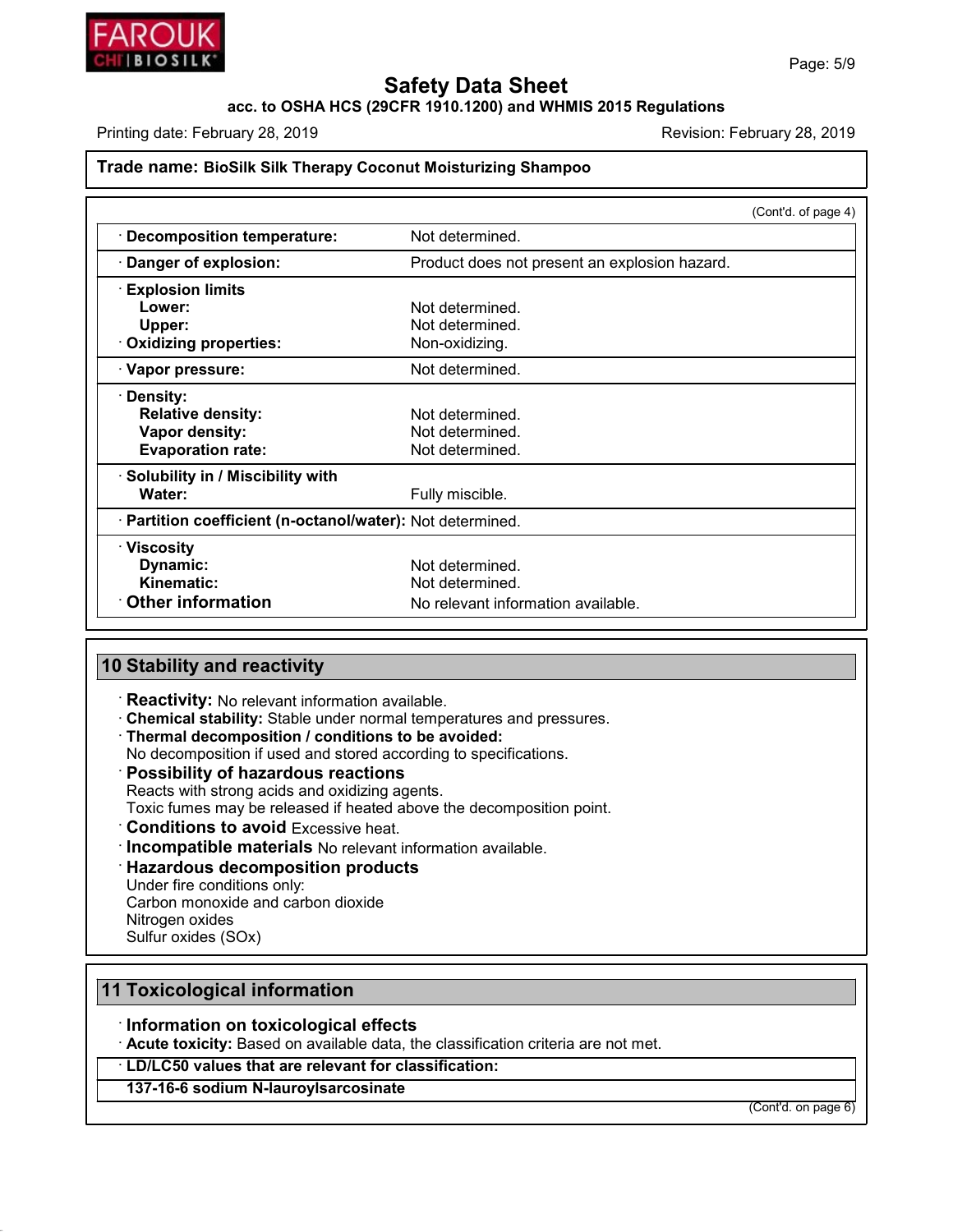

#### **acc. to OSHA HCS (29CFR 1910.1200) and WHMIS 2015 Regulations**

Printing date: February 28, 2019 **Printing date: February 28, 2019** Revision: February 28, 2019

**Trade name: BioSilk Silk Therapy Coconut Moisturizing Shampoo**

(Cont'd. of page 5)

Inhalative LC50/4h 0.05-0.5 mg/l (rat) (4 hr)

· **Primary irritant effect:**

· **On the skin:** Irritant to skin and mucous membranes.

· **On the eye:** Irritating effect.

· **Sensitization:** Based on available data, the classification criteria are not met.

· **IARC (International Agency for Research on Cancer):**

None of the ingredients are listed.

· **NTP (National Toxicology Program):**

None of the ingredients are listed.

#### · **OSHA-Ca (Occupational Safety & Health Administration):**

None of the ingredients are listed.

· **Probable route(s) of exposure:**

Ingestion.

Inhalation.

Eye contact.

Skin contact.

· **Germ cell mutagenicity:** Based on available data, the classification criteria are not met.

· **Carcinogenicity:** Based on available data, the classification criteria are not met.

· **Reproductive toxicity:** Based on available data, the classification criteria are not met.

· **STOT-single exposure:** Based on available data, the classification criteria are not met.

· **STOT-repeated exposure:** Based on available data, the classification criteria are not met.

· **Aspiration hazard:** Based on available data, the classification criteria are not met.

# **12 Ecological information**

- · **Toxicity**
- · **Aquatic toxicity** No relevant information available.
- · **Persistence and degradability** No relevant information available.
- · **Bioaccumulative potential:** No relevant information available.
- · **Mobility in soil:** No relevant information available.
- · **Additional ecological information**
- · **General notes:**

Do not allow undiluted product or large quantities of it to reach ground water, water course or sewage system.

# · **Results of PBT and vPvB assessment**

· **PBT:** Not applicable.

· **vPvB:** Not applicable.

· **Other adverse effects** No relevant information available.

# **13 Disposal considerations**

# · **Waste treatment methods**

· **Recommendation:**

48.0

Smaller quantities can be disposed of with household waste.

Small amounts may be diluted with plenty of water and washed away. Dispose of bigger amounts in

(Cont'd. on page 7)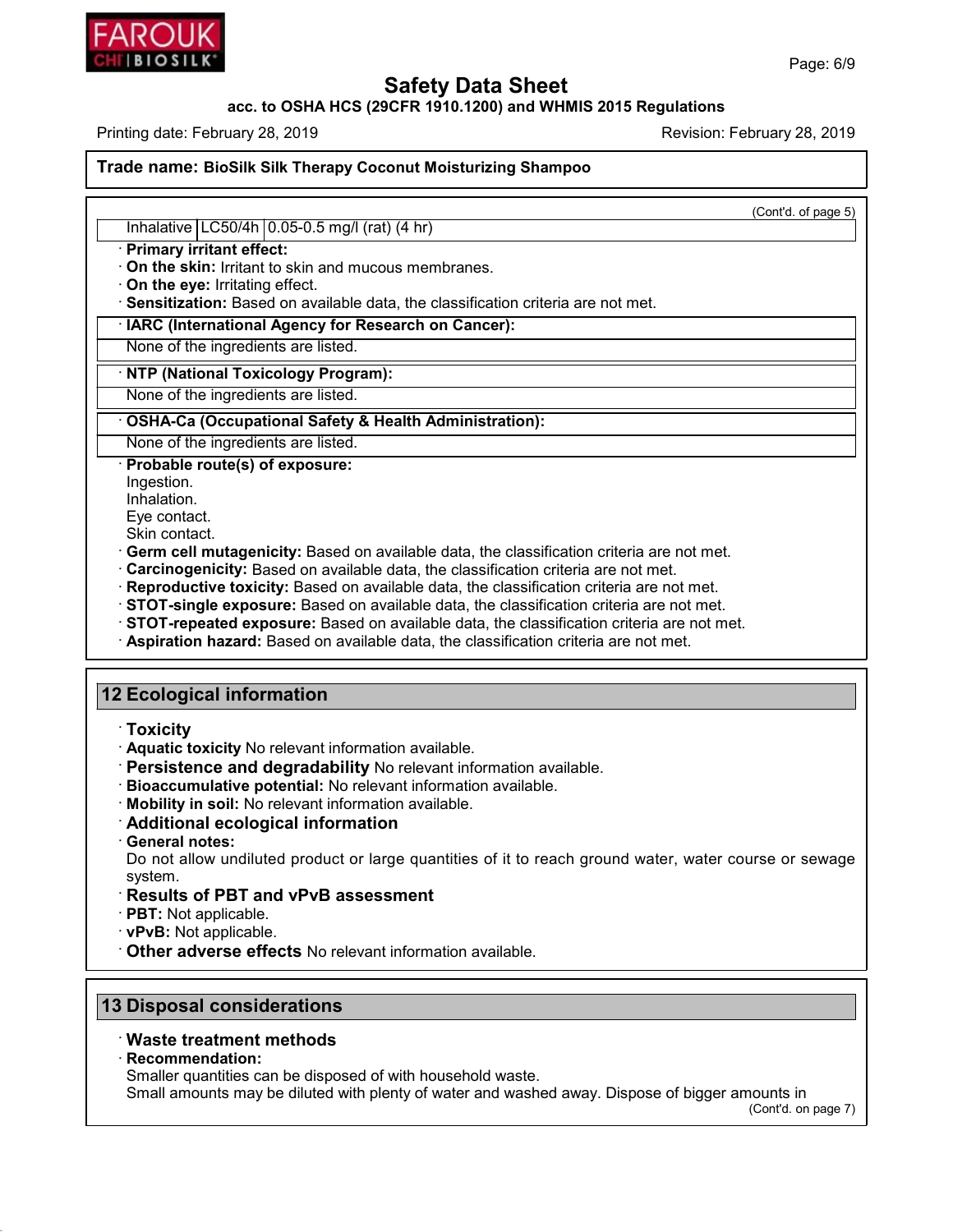

**acc. to OSHA HCS (29CFR 1910.1200) and WHMIS 2015 Regulations**

Printing date: February 28, 2019 **Printing date: February 28, 2019** Revision: February 28, 2019

**Trade name: BioSilk Silk Therapy Coconut Moisturizing Shampoo**

(Cont'd. of page 6)

accordance with Local Authority requirements. The user of this material has the responsibility to dispose of unused material, residues and containers in compliance with all relevant local, state and federal laws and regulations regarding treatment, storage and disposal for hazardous and nonhazardous wastes.

· **Uncleaned packagings**

· **Recommendation:** Disposal must be made according to official regulations.

| <b>14 Transport information</b>                                                                             |                 |  |
|-------------------------------------------------------------------------------------------------------------|-----------------|--|
| · UN-Number<br>DOT, ADR/RID/ADN, IMDG, IATA                                                                 | Not regulated.  |  |
| · UN proper shipping name<br>DOT, ADR/RID/ADN, IMDG, IATA                                                   | Not regulated.  |  |
| Transport hazard class(es)                                                                                  |                 |  |
| DOT, ADR/RID/ADN, IMDG, IATA<br>∙ Class                                                                     | Not regulated.  |  |
| Packing group<br>DOT, ADR/RID/ADN, IMDG, IATA                                                               | Not regulated.  |  |
| $\cdot$ Environmental hazards<br>· Marine pollutant:                                                        | No.             |  |
| Special precautions for user                                                                                | Not applicable. |  |
| <b>Transport in bulk according to Annex II of</b><br><b>MARPOL73/78 and the IBC Code</b><br>Not applicable. |                 |  |

# **15 Regulatory information**

- · **Safety, health and environmental regulations/legislation specific for the substance or mixture**
- · **United States (USA)**
- · **SARA**

48.0

· **Section 302 (extremely hazardous substances):**

None of the ingredients are listed.

· **Section 355 (extremely hazardous substances):**

None of the ingredients are listed.

· **Section 313 (Specific toxic chemical listings):**

None of the ingredients are listed.

· **TSCA (Toxic Substances Control Act)**

All ingredients are listed or exempt.

· **Proposition 65 (California)**

(Cont'd. on page 8)

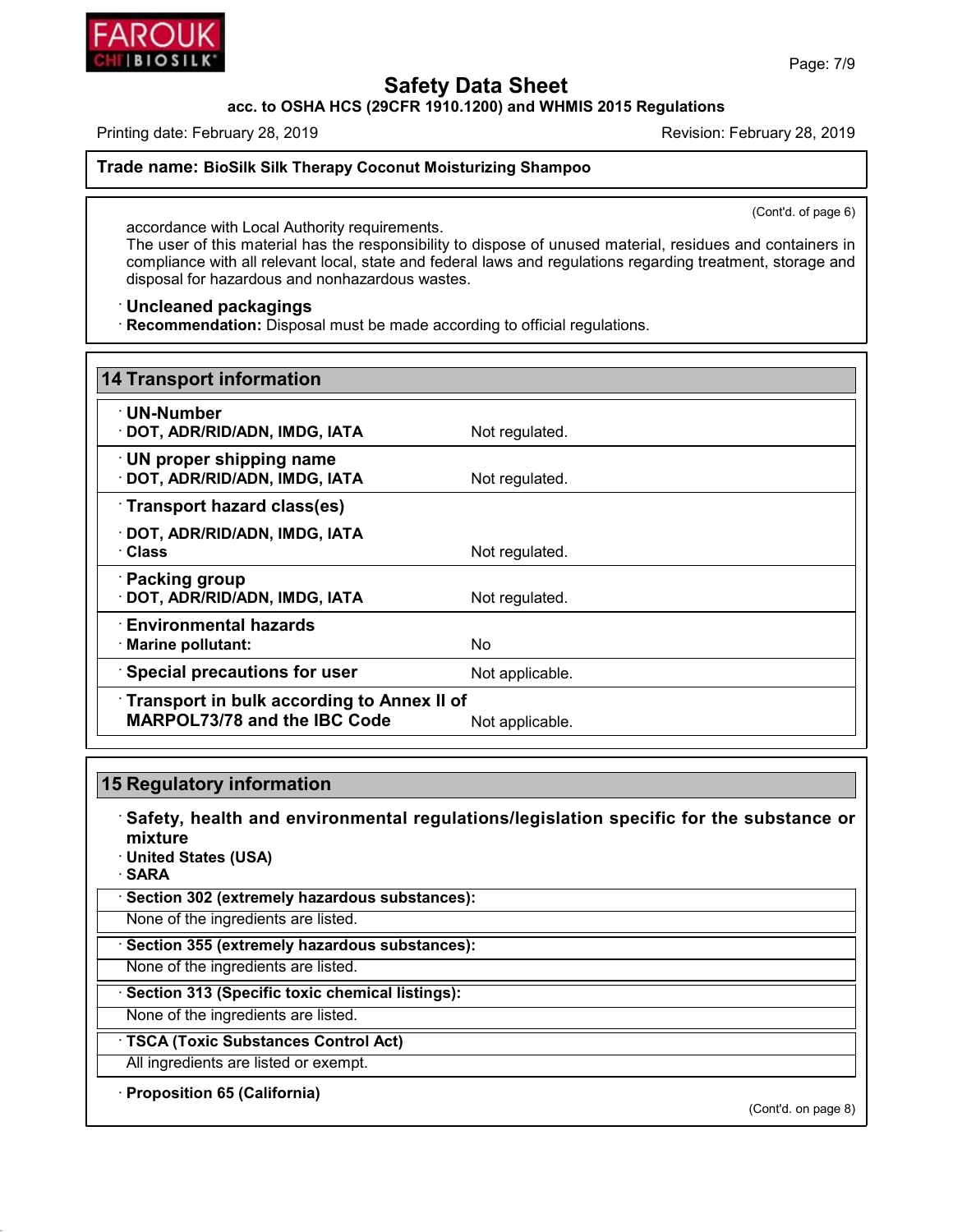

#### **acc. to OSHA HCS (29CFR 1910.1200) and WHMIS 2015 Regulations**

Printing date: February 28, 2019 **Printing date: February 28, 2019** Revision: February 28, 2019

**Trade name: BioSilk Silk Therapy Coconut Moisturizing Shampoo**

(Cont'd. of page 7)

· **Chemicals known to cause cancer:**

None of the ingredients are listed.

· **Chemicals known to cause developmental toxicity for females:**

None of the ingredients are listed.

· **Chemicals known to cause developmental toxicity for males:**

None of the ingredients are listed.

· **Chemicals known to cause developmental toxicity:**

None of the ingredients are listed.

· **EPA (Environmental Protection Agency):**

None of the ingredients are listed.

· **IARC (International Agency for Research on Cancer):**

None of the ingredients are listed.

· **Canadian Domestic Substances List (DSL) (Substances not listed.):**

All ingredients are listed or exempt.

# **16 Other information**

This information is based on our present knowledge. However, this shall not constitute a guarantee for any specific product features and shall not establish a legally valid contractual relationship.

#### · **Abbreviations and acronyms:**

ADR: European Agreement concerning the International Carriage of Dangerous Goods by Road IMDG: International Maritime Code for Dangerous Goods DOT: US Department of Transportation IATA: International Air Transport Association CAS: Chemical Abstracts Service (division of the American Chemical Society) LC50: Lethal concentration, 50 percent LD50: Lethal dose, 50 percent PBT: Persistant, Bio-accumulable, Toxic vPvB: very Persistent and very Bioaccumulative OSHA: Occupational Safety & Health Administration Acute Tox. 4: Acute toxicity – Category 4 Acute Tox. 2: Acute toxicity – Category 2 Skin Irrit. 2: Skin corrosion/irritation – Category 2 Eye Dam. 1: Serious eye damage/eye irritation – Category 1 Eye Irrit.2A: Serious eye damage/eye irritation – Category 2A · **Sources** Website, European Chemicals Agency (echa.europa.eu) Website, US EPA Substance Registry Services (ofmpub.epa.gov/sor internet/registry/substreg/home/ overview/home.do) Website, Chemical Abstracts Registry, American Chemical Society (www.cas.org) Patty's Industrial Hygiene, 6th ed., Rose, Vernon, ed. ISBN: 978-0-470-07488-6 Casarett and Doull's Toxicology: The Basic Science of Poisons, 8th Ed., Klaasen, Curtis D.,ed., ISBN: 978-0-07-176923-5. Safety Data Sheets, Individual Manufacturers SDS Prepared by: ChemTel Inc.

1305 North Florida Avenue Tampa, Florida USA 33602-2902

48.0

(Cont'd. on page 9)